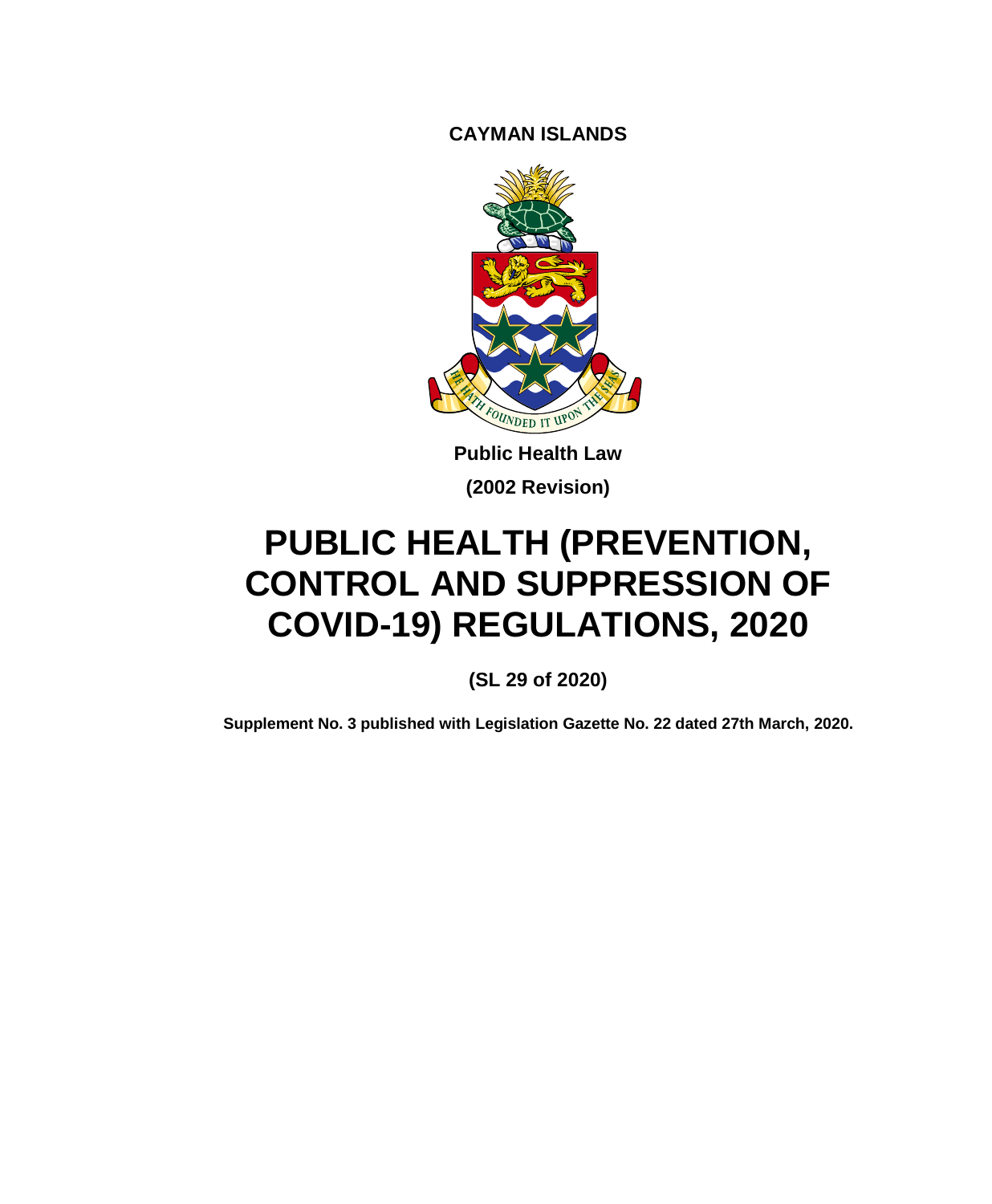## **PUBLISHING DETAILS**

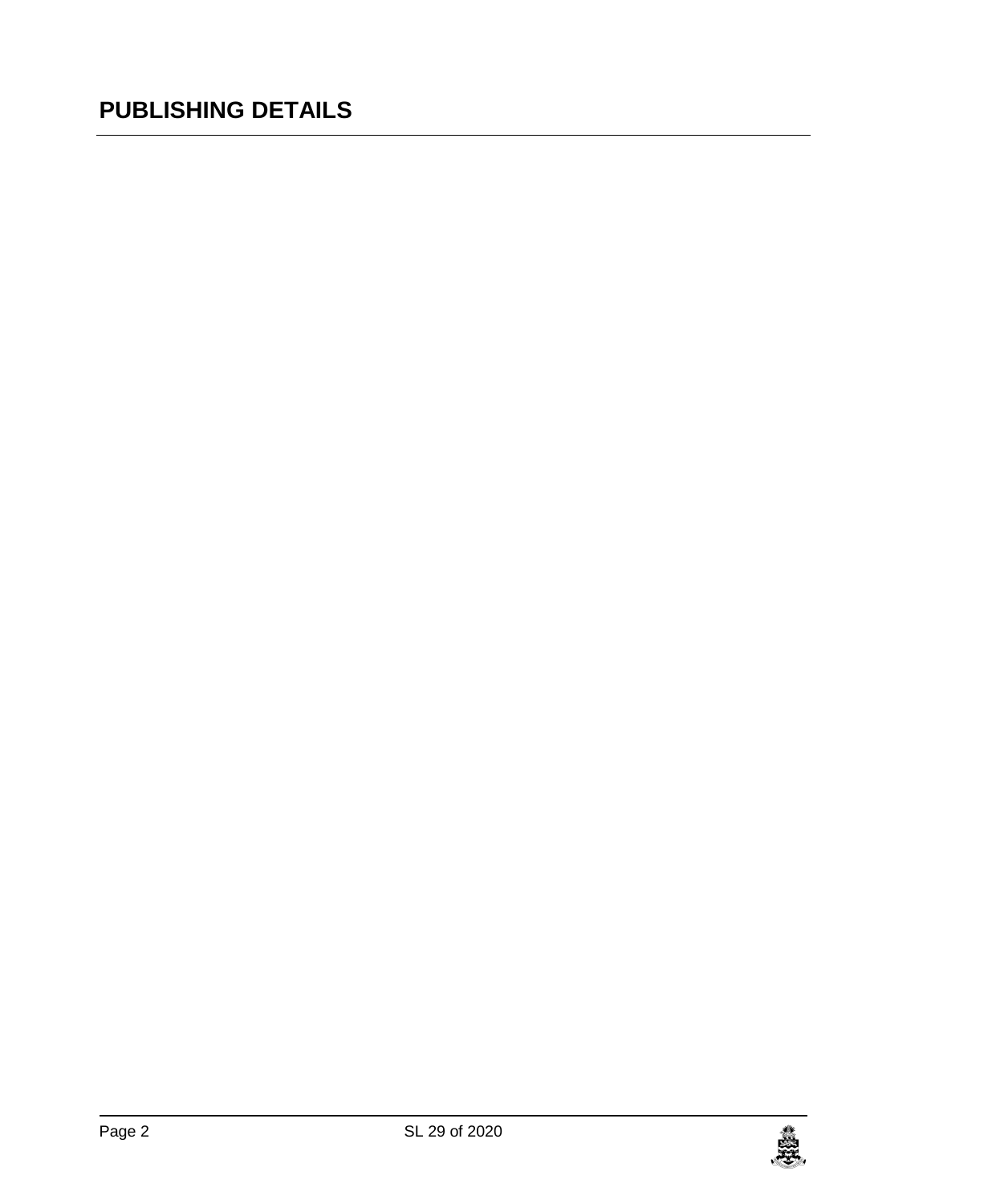## **CAYMAN ISLANDS**



**Public Health Law**

**(2002 Revision)**

## **PUBLIC HEALTH (PREVENTION, CONTROL AND SUPPRESSION OF COVID-19) REGULATIONS, 2020**

**(SL 29 of 2020)**

## **Arrangement of Regulations**

| Regulation     |                                                                                                                                                                             | Page |
|----------------|-----------------------------------------------------------------------------------------------------------------------------------------------------------------------------|------|
| $\mathbf{1}$ . |                                                                                                                                                                             |      |
| 2.             |                                                                                                                                                                             |      |
| 3.             |                                                                                                                                                                             |      |
| 4.             |                                                                                                                                                                             |      |
| 5.             |                                                                                                                                                                             |      |
| 6              |                                                                                                                                                                             |      |
| 7.             |                                                                                                                                                                             |      |
| 8              |                                                                                                                                                                             |      |
| 9              |                                                                                                                                                                             |      |
| 10             |                                                                                                                                                                             |      |
| 11             | Repeal of the Public Health (Control and Suppression of Covid-19) Regulations, 2020<br>and the Public Health (Control and Suppression of Covid-19) (Amendment) Regulations, |      |
|                |                                                                                                                                                                             |      |

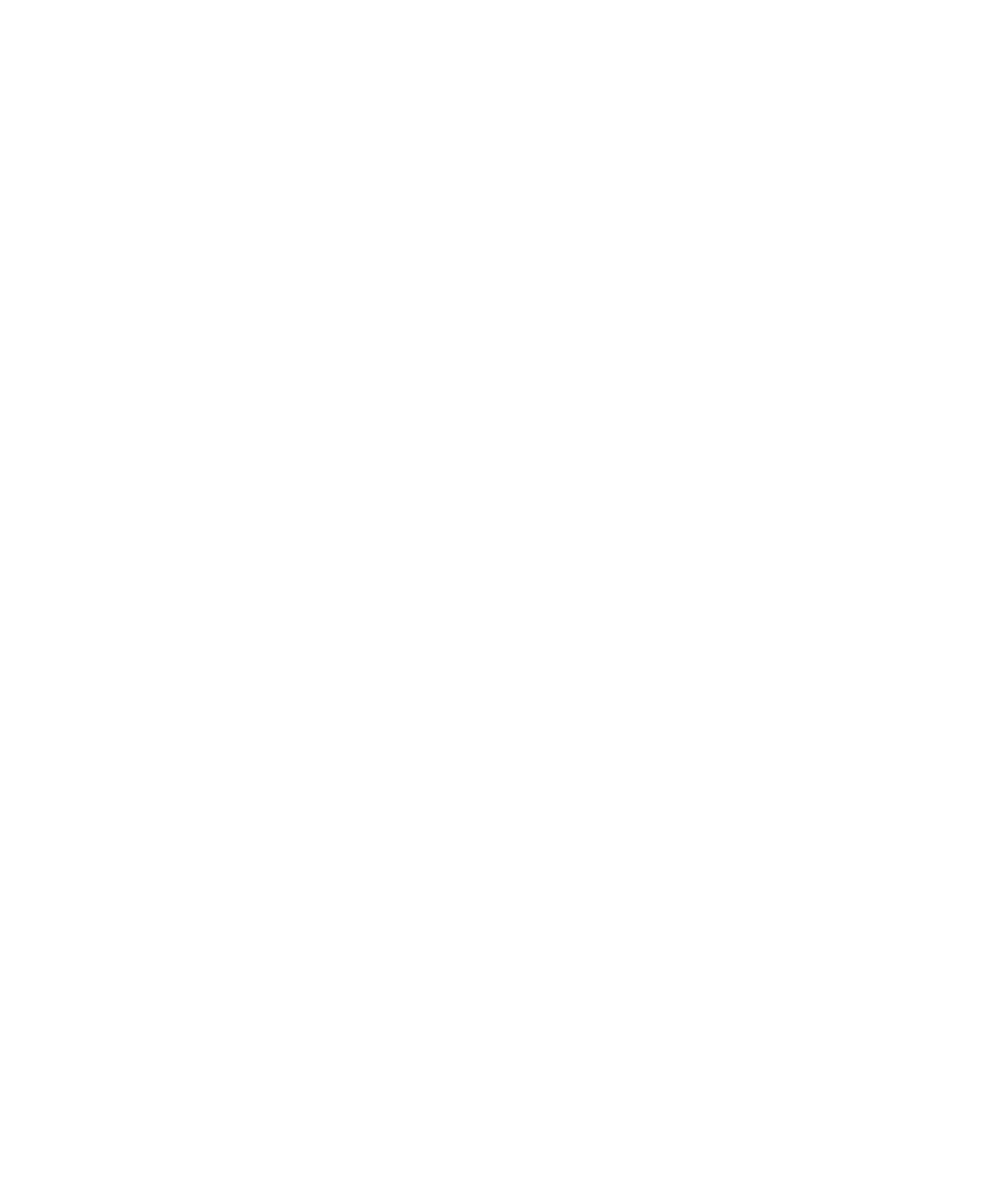## <span id="page-4-0"></span>**CAYMAN ISLANDS**



**Public Health Law**

**(2002 Revision)**

## **PUBLIC HEALTH (PREVENTION, CONTROL AND SUPPRESSION OF COVID-19) REGULATIONS, 2020**

**(SL 29 of 2020)**

In exercise of the powers conferred by section 34 of the Public Health Law (2002 Revision) the Cabinet makes the following Regulations —

## **1. Citation and commencement**

- **1**. (1) These Regulations may be cited as the Public Health (Prevention, Control and Suppression of Covid-19) Regulations, 2020.
	- (2) These Regulations come into force at 5.01 am on 28th March, 2020.

## <span id="page-4-1"></span>**2. Definitions**

**2**. (1) In these Regulations —

"**Competent Authority**" means the member of Cabinet charged with responsibility for international trade;

"**essential establishments, institutions, businesses, organisations and offices**" means establishments, institutions, businesses, organisations and offices at which persons specified under regulation 8 are employed;

**"festive ceremony**" means a ceremony to celebrate a locally recognised religious event or a public general holiday and includes an agricultural show;

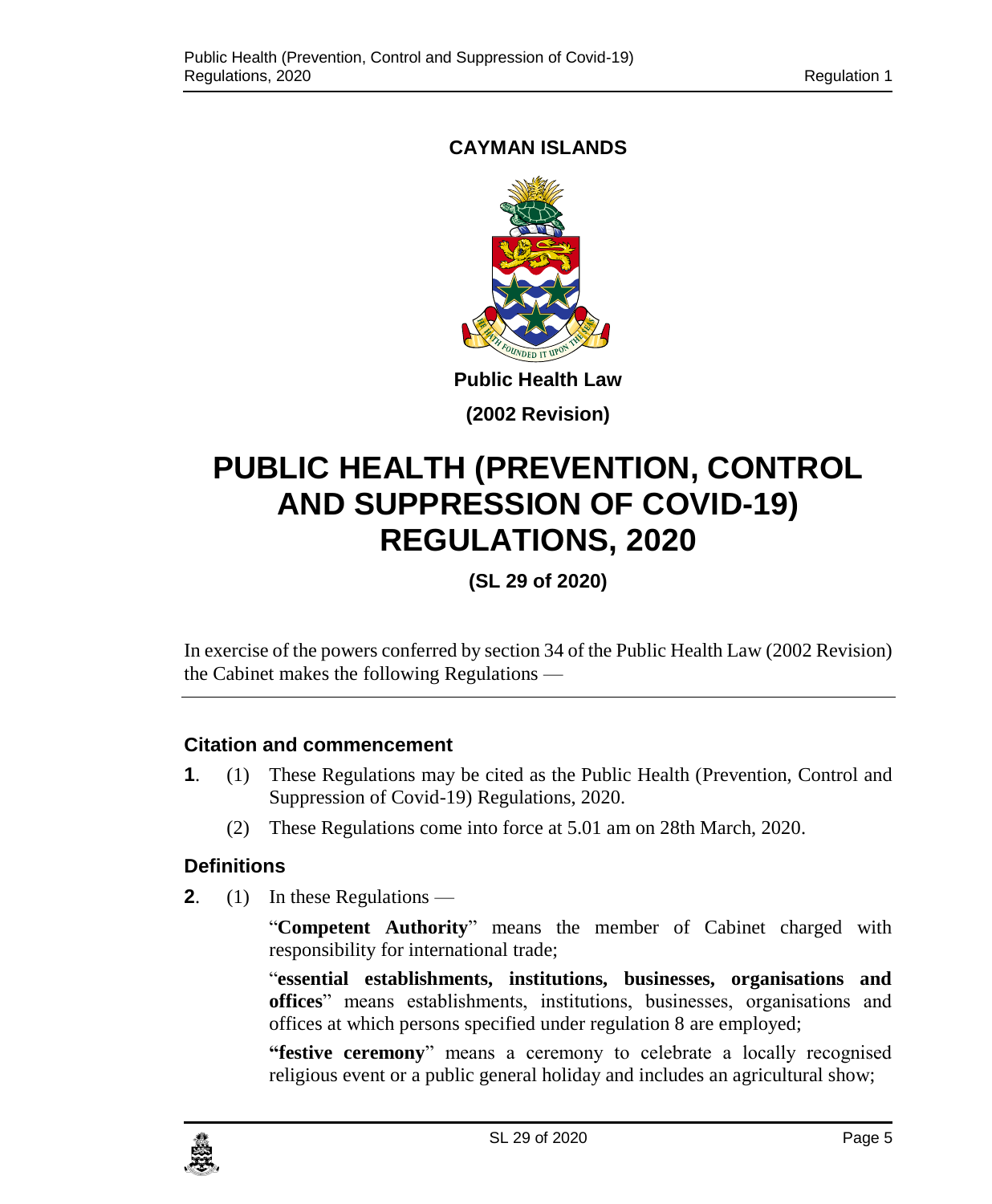**"non-profit organisation"** has the meaning assigned by the *Non-Profit Organisations Law (2020 Revision)*;

"**public general holiday**" has the meaning assigned by the *Public Holidays Law (2007 Revision)*;

"**public meeting**" includes a gathering of more than two persons in any public place for the purposes of engaging in the following activities —

- (a) leisure, recreational or spiritual activities including those organised by service clubs, faith-based organisations, community organisations, civic organisations and business organisations;
- (b) parades and social activities related to such parades, including stage shows and parties;
- (c) sporting events;
- (d) concerts;
- (e) conventions;
- (f) conferences;
- (g) graduations; and
- (h) fundraisers,

and such other activities as are specified by the Competent Authority and notified in the *Gazette*, in any other official Government website or official means of communication;

**"public place**" means any highway, street, public park or garden, any sea beach and any public bridge, road, lane, footway, square, court, alley or passage, whether a thoroughfare or not; and includes any open space and any premises to which, for the time being, the public have or are permitted to have access, whether on payment or otherwise; and

"**virus**" means the virus known as Covid-19.

(2) For the purposes of the definition of "**public meeting**", "person" does not include a person employed to provide the activities specified in the definition of "public meeting" or persons who reside within the same household.

#### <span id="page-5-0"></span>**3. Public meetings - exemptions**

- **3**. (1) For the avoidance of doubt, and subject to this regulation, the definition of "public meeting" in regulation 2 does not extend to any activity in the following public places —
	- (a) health care facilities;
	- (b) supermarkets;
	- (c) convenience stores and minimarts;
	- (d) pharmacies;

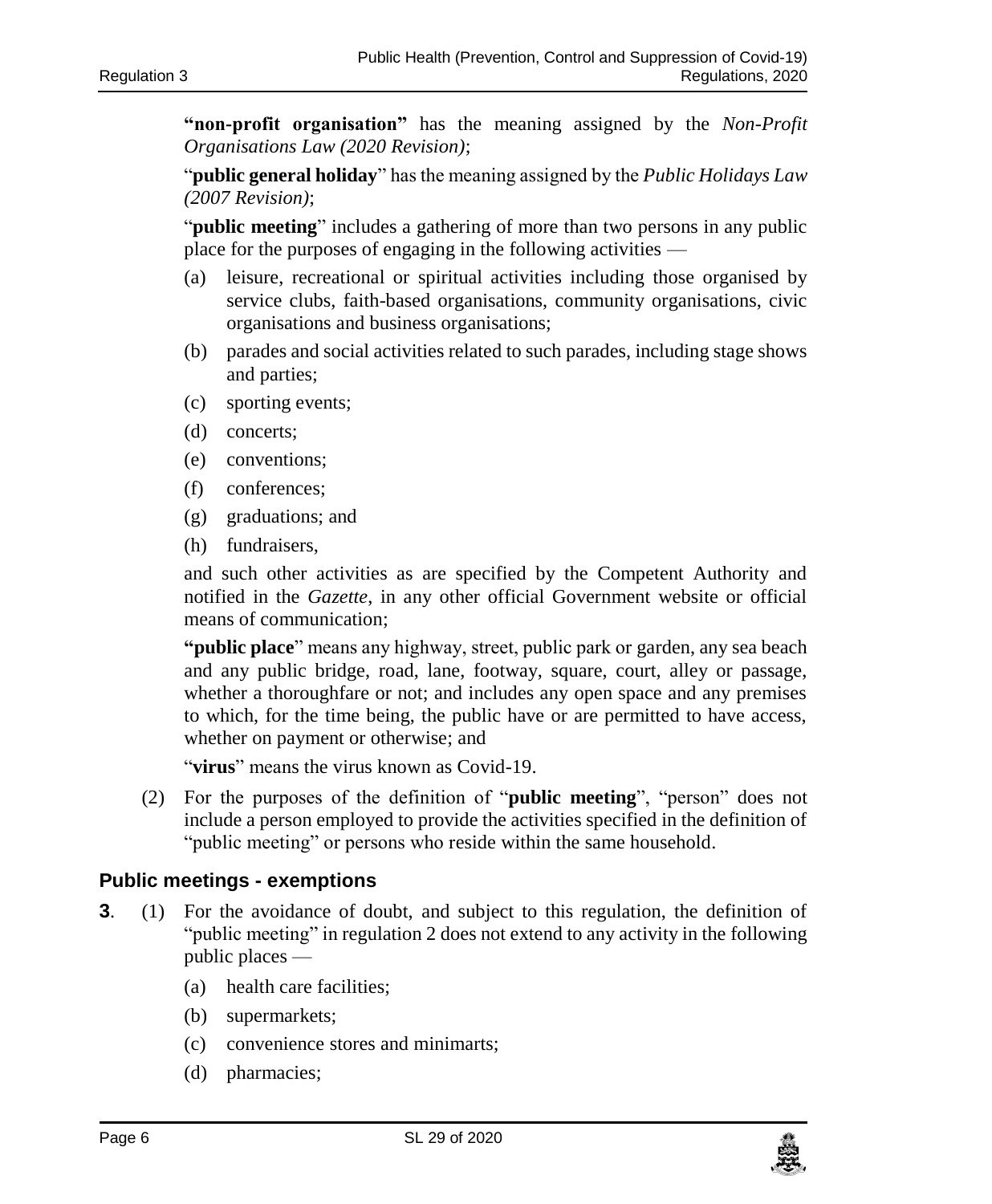- (e) retail banks, building societies and credit unions;
- (f) gas or refilling stations; and
- (g) such other public places as may be specified by the Competent Authority and notified in the *Gazette*, in any other official Government website or official means of communication.
- (2) The owner or operator of a public place specified in paragraph (1) shall restrict the number of customers inside the place of business at any one time so that each customer is able to distance himself or herself at least six feet or two metres from any other person.
- (3) Each person in a public place shall maintain a distance of at least six feet or two metres from another person.
- (4) A person who contravenes paragraph (2) or (3) commits an offence and is liable on conviction to a fine of one thousand dollars and to imprisonment for six months.

### <span id="page-6-0"></span>**4. Prohibition of holding of public meeting, procession or festive ceremony**

- **4**. (1) For the purposes of preventing, controlling and suppressing the spread of the virus, no person shall hold any public meeting, procession or festive ceremony in the Islands commencing on the date these Regulations come into force until further notice or until such date as the Cabinet may by notice specify.
	- (2) A notice under paragraph (1) shall be published in the *Gazette,* in any other official Government website or official means of communication.
	- (3) A person who contravenes paragraph (1) commits an offence and is liable on conviction to a fine of one thousand dollars and to imprisonment for six months.

#### <span id="page-6-1"></span>**5. Closure of public places**

- **5**. (1) For the purposes of preventing, controlling and suppressing the spread of the virus —
	- (a) with the exception of essential establishments, institutions, businesses, organisations and offices, all establishments, institutions, businesses, organisations and offices shall be closed but, if the establishments, institutions, businesses, organisations or offices so require, their employees shall work remotely from home;
	- (b) the public places specified in regulation  $3(1)$ , (with the exception of health care facilities, retail banks, building societies and credit unions), shall restrict their hours of business to during the hours of 6:00 am and 6:00 pm;
	- (c) retail banks, building societies and credit unions shall restrict their hours of business to during the hours of 9:00 am and 1:00 pm; and
	- (d) all persons employed within the public service, unless specifically designated as essential workers, shall work remotely from home.

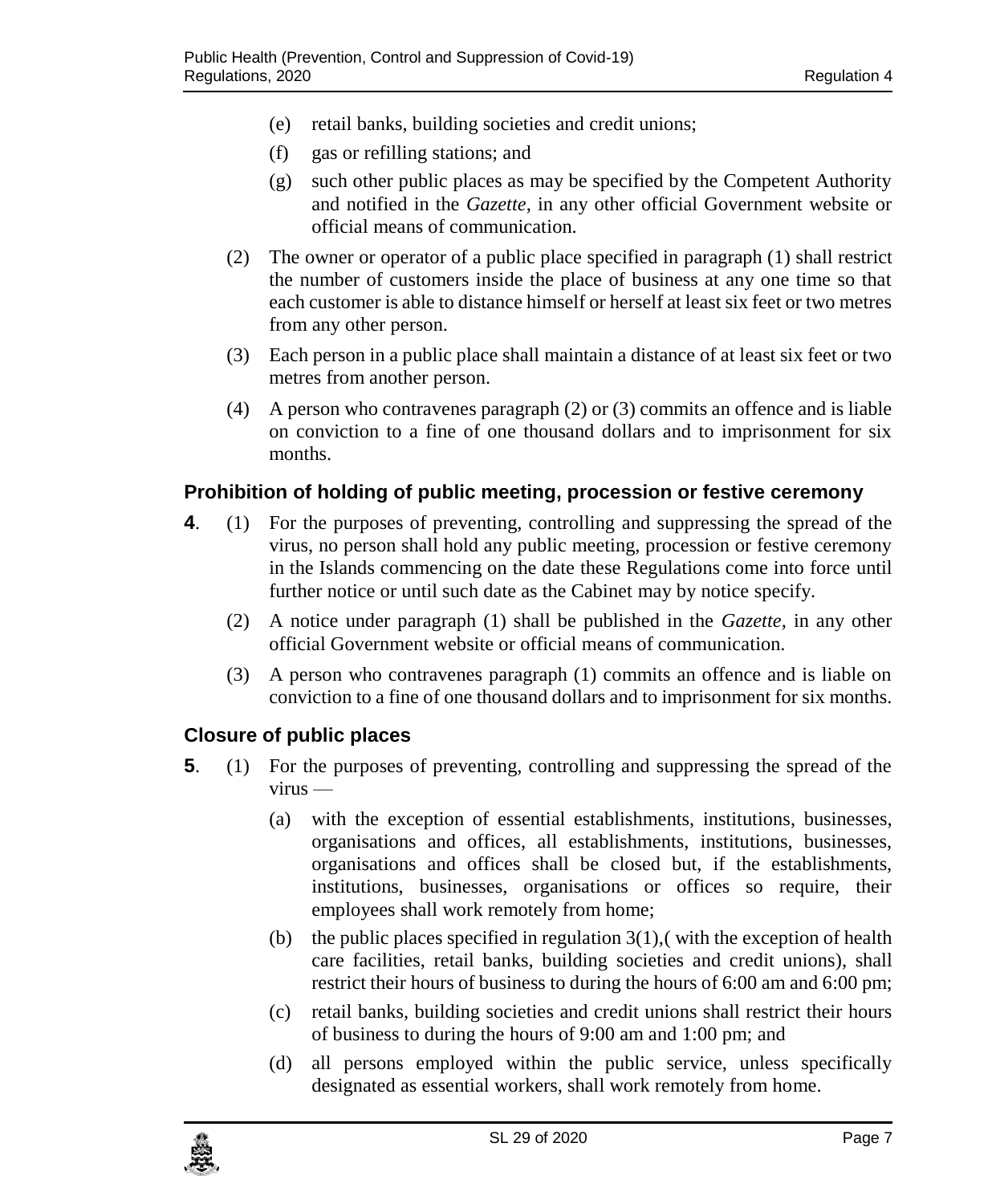- (2) Health care facilities shall not be restricted in their hours of business.
- (3) Convenience stores and minimarts shall have no more than six customers at any time.
- (4) A person who contravenes paragraph (1) or paragraph (3) commits an offence and is liable on conviction to a fine of one thousand dollars and to imprisonment for six months.

#### <span id="page-7-0"></span>**6 Restriction on certain activities and operations**

- **6**. (1) For the purposes of preventing, controlling and suppressing the spread of the virus, no person shall —
	- (a) host a private party which includes any person from outside of the immediate household of the house occupant;
	- (b) conduct the business of a restaurant, unless the restaurant is providing only for drive-through services or, the take out, delivery of food or curb side collection of food;
	- (c) visit or permit entry to any person to
		- (i) a private strata pool or strata gym; or
		- (ii) a playground;
	- (d) perform works of construction of any sort, apart from urgent home plumbing, electrical or roof repairs;
	- (e) offer for hire or seek to travel on
		- (i) a boat, sailing inter-island, except for transport of freight; or
		- (ii) inter-island private commercial sea transport that is non-essential;
	- (f) host or attend a wedding which hosts ten or more persons other than the bride, bridegroom, official witnesses and the marriage officer; or
	- (g) host or attend a funeral, except ten members of the immediate family, six pallbearers, at least one officiant and essential mortuary staff.
	- (2) A person who contravenes paragraph (1) commits an offence and is liable on conviction to a fine of one thousand dollars and to imprisonment for six months.

#### <span id="page-7-1"></span>**7. Restriction on visitation**

- **7.** (1) With the exception of the Medical Officer of Health or a person authorised by the Medical Officer of Health for the purposes of surveillance or management of a person in quarantine or isolation, no person shall visit or be permitted to visit —
	- (a) a place or facility of quarantine or isolation;
	- (b) a detainee in a prison or place of detention; or
	- (c) a patient in a health care facility.

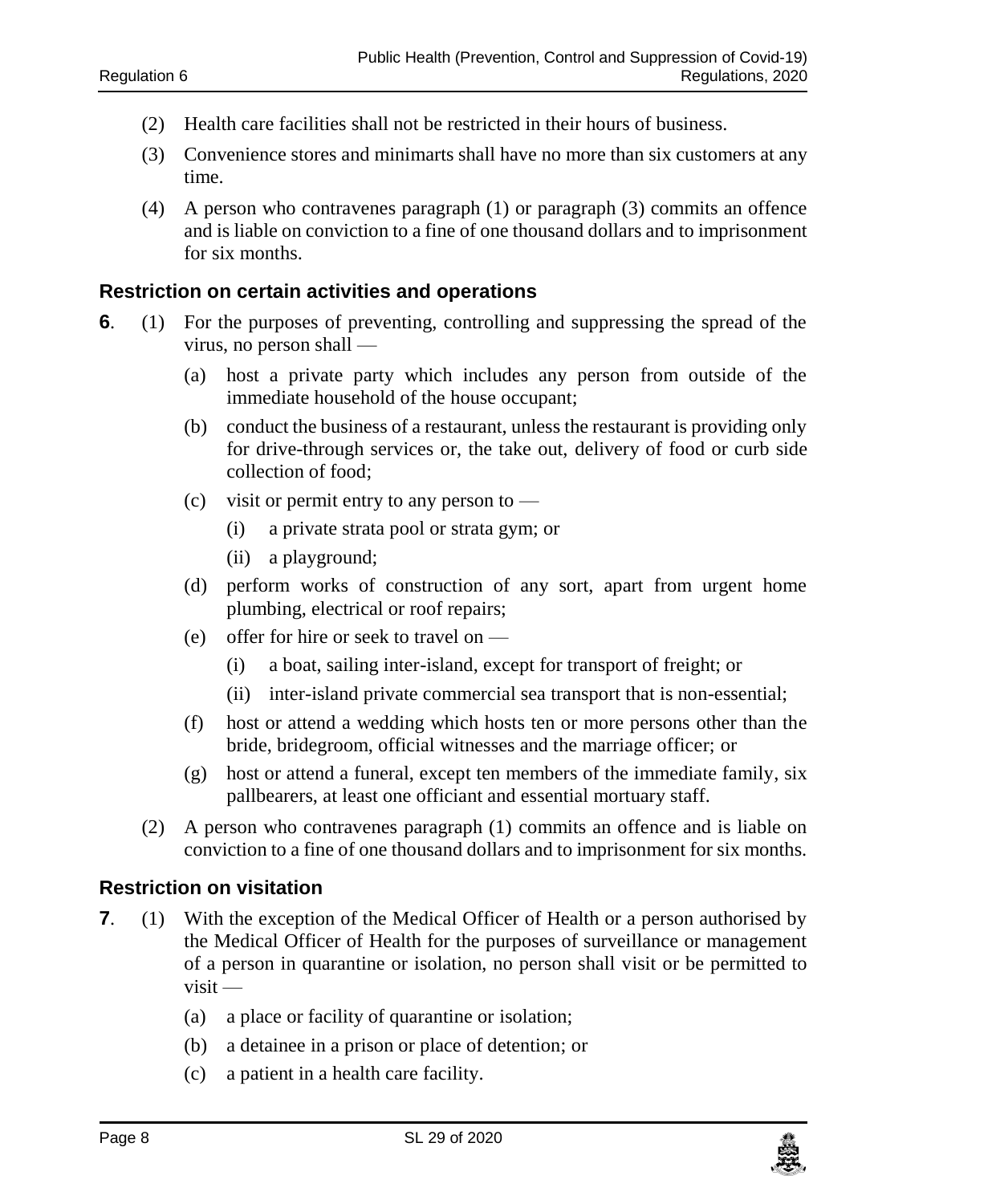(2) A person who contravenes paragraph (1) commits an offence and is liable on conviction to a fine of one thousand dollars and to imprisonment for six months.

#### <span id="page-8-0"></span>**8 Shelter in place**

- **8**. (1) For the purposes of preventing, controlling and suppressing the spread of the virus, and subject to paragraphs  $(2)$ ,  $(3)$ ,  $(4)$ ,  $(5)$ , and  $(6)$  persons shall remain in the confines of their place of residence, inclusive of their yard space.
	- (2) The following persons are exempt from regulation (1) while carrying out their official or employment related duties —
		- (a) an officer of the Royal Cayman Islands Police Service referred to in section 3 of the *Police Law (2017 Revision)*;
		- (b) a customs and border control officer of the Customs and Border Control Service established under section 3 of the *Customs and Border Control Law, 2018*;
		- (c) an officer of the Fire Brigade established under section 3 of the *Fire Brigade Law (2006 Revision)*;
		- (d) a prison officer;
		- (e) persons involved in essential services delivery, in the form of child protection and residential care, in the Department of Children and Family Services;
		- (f) waste and sanitation workers;
		- (g) staff within a health care facility or persons delivering emergency medical services;
		- (h) essential officers of any water, electricity or other sector encompassing the provision of electronic communications including print and electronic media;
		- (i) persons employed to physically deliver water or cooking gas to premises;
		- (j) persons who provide care to other persons with a disability or who are otherwise vulnerable persons;
		- (k) non-profit organisations which, and other persons who, engage in the preparation and delivery of food and supplies to persons with disabilities or to persons who are vulnerable persons, where those non-profit organisations and persons are approved by the Competent Authority for the purpose of paragraph (w);
		- (l) subject to paragraph (3), persons who operate taxis;
		- (m) persons involved in agriculture and food production;
		- (n) persons engaged in the provision of emergency veterinary services;
		- (o) persons engaged in the exercise of Cabinet, parliamentary or judicial duties;

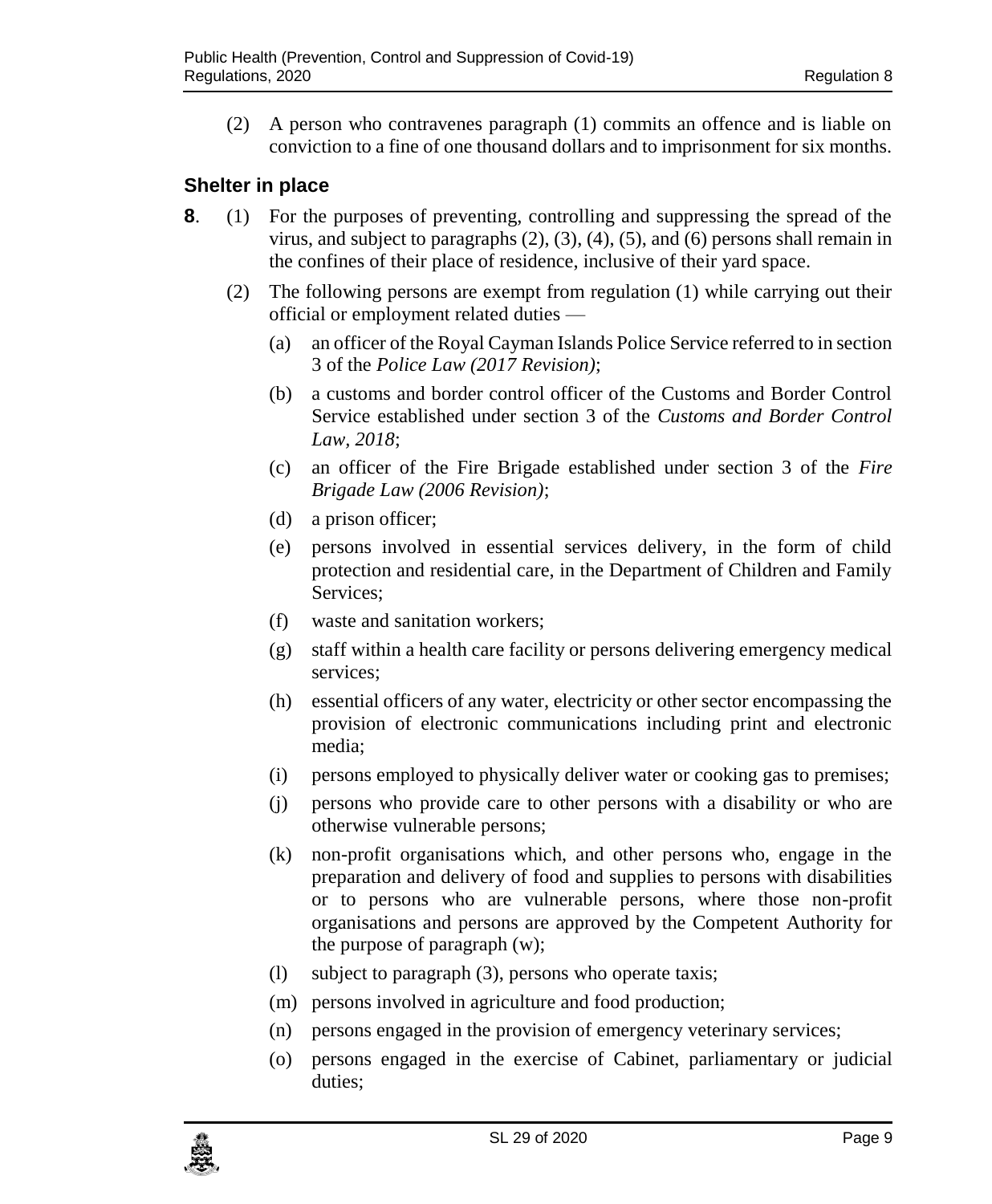- (p) persons providing services connected with the loading and unloading of cargo ships and with the storage and delivery of goods;
- (q) persons employed by a business licensed to provide security guard services;
- (r) persons employed by restaurants to provide food delivery services, until no later than 9:00 pm;
- (s) persons employed by businesses other than restaurants to provide food or grocery delivery services, until no later than 9:00 pm;
- (t) persons who travel to restaurants which provide drive-through or curb side collection of food or provide for the take out of food, until no later than 6:00 pm;
- (u) civil servants as designated by the Chief Officer of the Portfolio of the Civil Service, for the purposes of performing their employment duties;
- (v) other members of an essential service or an essential services provider, as designated by the Competent Authority after consultation with the Hazard Management Department of the Cayman Islands, for the purposes of performing their employment duties; and
- (w) other persons involved in such other activities, duties, businesses, purposes or undertakings as may be specified by the Competent Authority and notified in the *Gazette*, in any other official Government website or official means of communication.
- (3) A person who is exempted to operate a taxi under paragraph (2)(l) shall only operate such taxi on the condition that there are no more than two passengers in the taxi at any one time so that each passenger is able to distance himself or herself as far as possible from the other passenger and the driver.
- (4) Notwithstanding paragraph (1), persons who have to undertake essential travel to any of the public places specified under regulation  $3(1)$ , namely —
	- (a) health care facilities;
	- (b) supermarkets;
	- (c) convenience stores and minimarts;
	- (d) pharmacies;
	- (e) retail banks, building societies and credit unions;
	- (f) gas or refilling stations to refuel a motor vehicle; and
	- (g) such other public places as may be specified by the Competent Authority and notified in the *Gazette*, in any other official Government website or official means of communication,

may leave their place of residence to travel to such places and to carry out any relevant activity in such places.

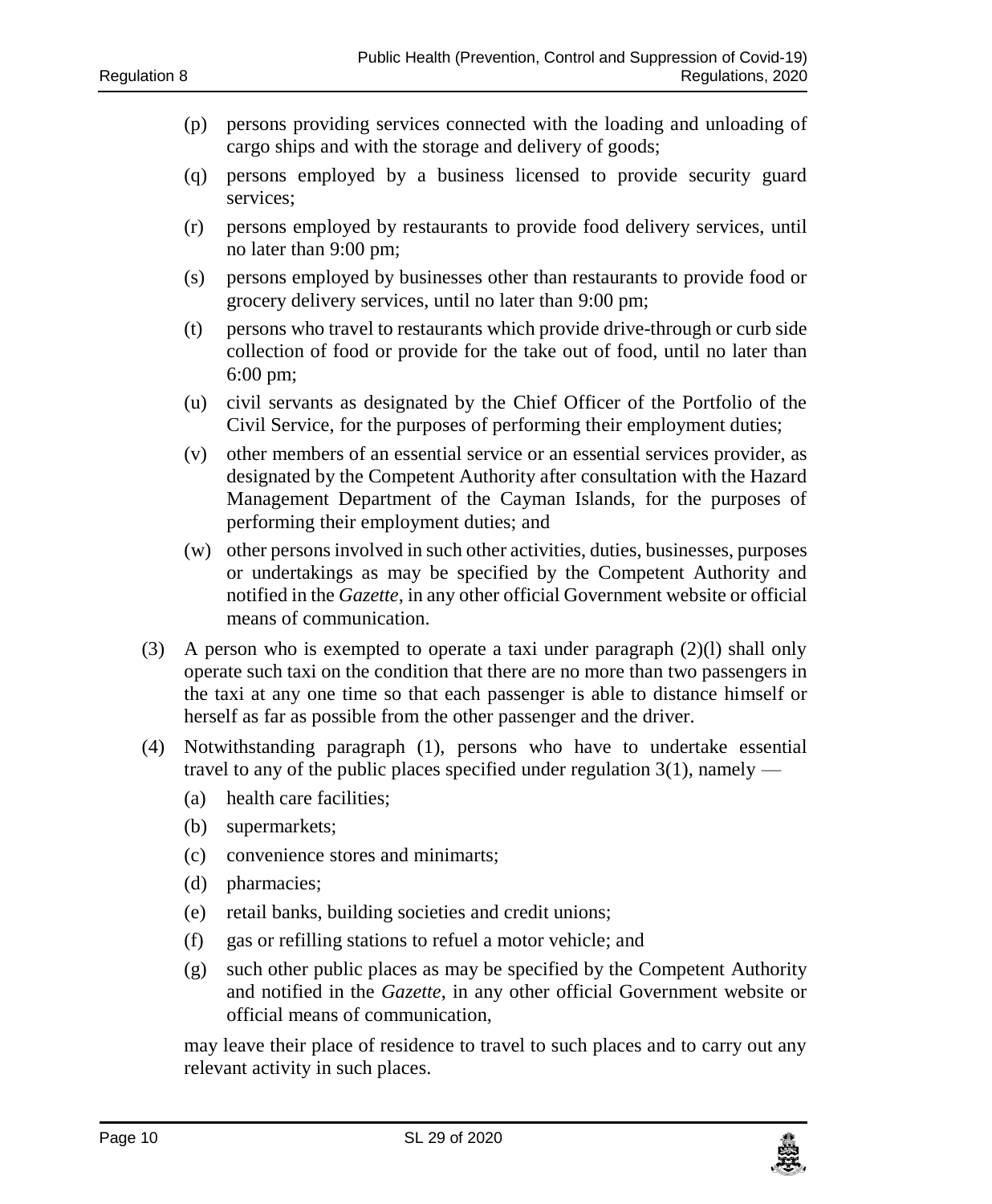- (5) Paragraph (1) does not apply to persons who are required to leave their place of residence because they are at risk of injury or risk of death.
- (6) Notwithstanding paragraph (1), a person may engage in outdoor exercise, whether alone or together with a family member living at the same residence, for no more than an hour and a half each day between the hours of 6:00 am and 6:00 pm, provided that the person maintains a distance of at least six feet or two metres from another person.
- (7) For the purposes of paragraph  $(6)$ 
	- (a) exercise includes the walking of a pet; and
	- (b) exercise shall not be carried out in a public pool, a public gym, around or in a strata pool or a strata gym.
- (8) A person who, without lawful authority, remains in a place other than the confines of the person's place of residence, inclusive of the person's yard space, commits an offence and is liable on conviction to a fine of one thousand dollars and to imprisonment for six months.

### <span id="page-10-0"></span>**9 Police powers**

- **9**. (1) A police officer may require a person to answer any questions to enable the police officer to ascertain who the person is and whether the person is exempt under these Regulations, and where the person does not satisfy the police officer that the person falls within the exempted categories set out under these Regulations, the police officer may —
	- (a) direct the person to go immediately to the person's place of residence; or
	- (b) detain and convey the person to the person's place of residence.
	- (2) The power in paragraph (1) may be exercised where a person is at any place other than the person's place of residence.
	- (3) For the purposes of exercising the power in paragraph (1), a police officer may enter any place other than a residence.
	- (4) A police officer may use reasonable force, if necessary, in the exercise of a power under this regulation.

## <span id="page-10-1"></span>**10 Expiry**

**10**. These Regulations shall continue in force for a period of ten days from the commencement of these Regulations, unless extended for a further period as the Cabinet may specify by notice in the *Gazette*, in any other official Government website or official means of communication.